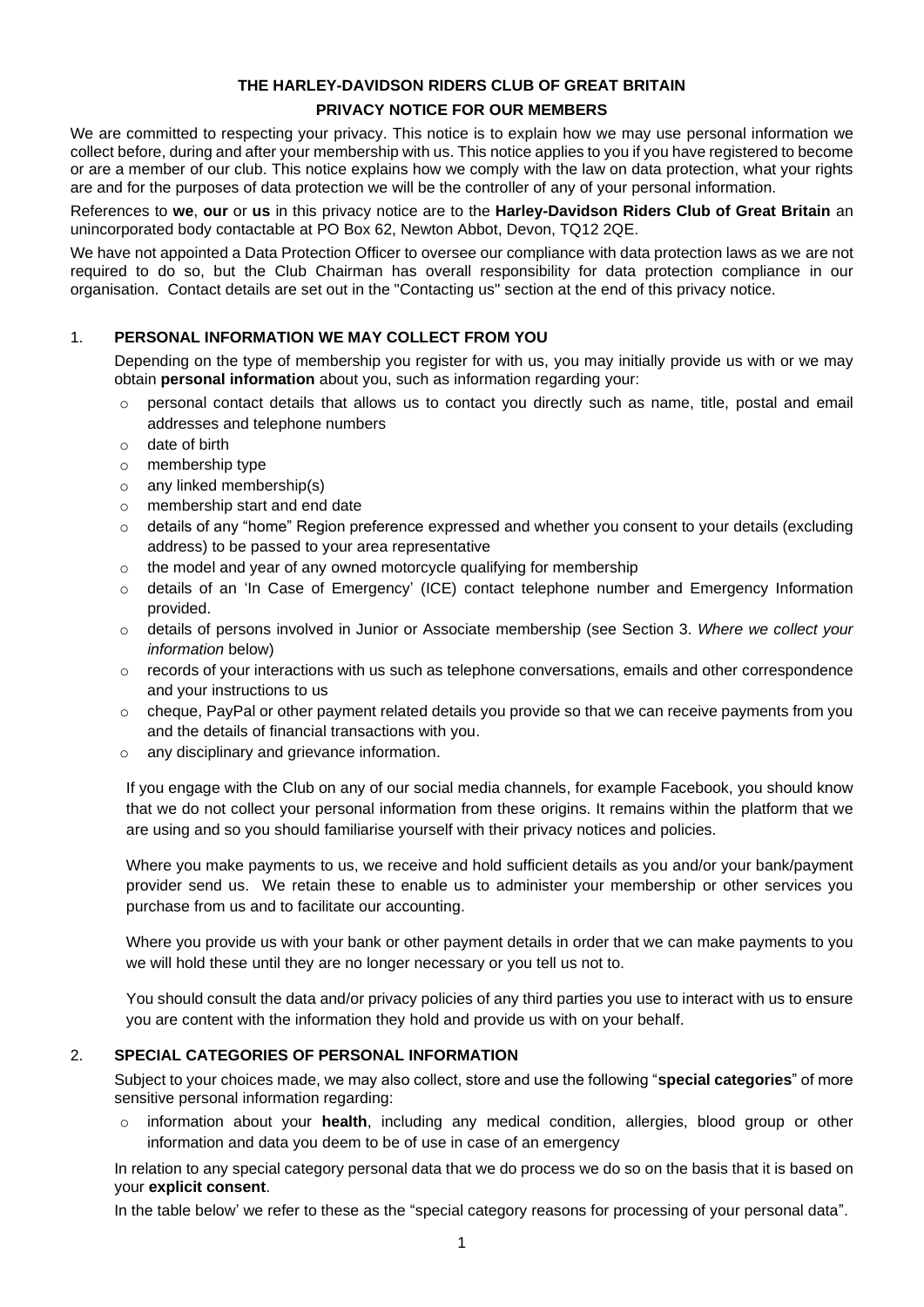# 3. **WHERE WE COLLECT YOUR INFORMATION**

We typically collect personal information about our members when you apply to become a member of the club, you register an account with us at Membermojo.co.uk/h-drcgb, you register an account with us at www.hdrcgb.org, when you purchase or utilise any services or products we offer, when you make a query and/or complaint or when you correspond with us by phone, e-mail or in some other way.

If you provide us with details of family members and emergency contact details, they have a right to know and to be aware of what personal information we hold about them, how we collect it and how we use and may share that information. Please share this privacy notice with those of them whom you feel are sufficiently mature to understand it. They also have the same rights as set out in the "**Your rights in relation to personal information**" section below.

# 4. **USES MADE OF THE INFORMATION**

The table below describes the main purposes for which we process your personal information, the categories of your information involved and our lawful basis for being able to do this.

| <b>Purpose</b>                                                      | <b>Personal information used</b>                       | <b>Lawful basis</b>                                                                                                                                                                                                                 |
|---------------------------------------------------------------------|--------------------------------------------------------|-------------------------------------------------------------------------------------------------------------------------------------------------------------------------------------------------------------------------------------|
| To administer any membership<br>you have with us and managing       | All contact and membership<br>details, transaction and | This is necessary to enable us to<br>properly manage and administer your                                                                                                                                                            |
| our relationship with you,                                          | payment information, records                           | membership contract with us.                                                                                                                                                                                                        |
| including dealing with payments                                     | of your interactions with us,                          |                                                                                                                                                                                                                                     |
| and any support, service or                                         | and preferences.                                       |                                                                                                                                                                                                                                     |
| product enquiries made by you                                       |                                                        |                                                                                                                                                                                                                                     |
| To arrange and manage any                                           | Contact details, transaction                           | This is necessary to enable us to                                                                                                                                                                                                   |
| contracts for the provision of any                                  | and payment information.                               | properly administer and perform any                                                                                                                                                                                                 |
| member services or products                                         | Records of your interactions                           | contract for the provision of any                                                                                                                                                                                                   |
|                                                                     | with us and products,                                  | services and products you have                                                                                                                                                                                                      |
|                                                                     | services or assets obtained.                           | purchased or loaned from us.                                                                                                                                                                                                        |
| To send you information which is<br>included within your membership | Contact and membership<br>details.                     | This is necessary to enable us to                                                                                                                                                                                                   |
| benefits package, including any                                     |                                                        | properly manage and administer your<br>membership contract with us.                                                                                                                                                                 |
| updates or changes.                                                 |                                                        |                                                                                                                                                                                                                                     |
| To answer your queries or                                           | Contact details and records                            | We have a legitimate interest to provide                                                                                                                                                                                            |
| complaints                                                          | of your interactions with us                           | complaint handling services to you in                                                                                                                                                                                               |
|                                                                     |                                                        | case there are any issues with your                                                                                                                                                                                                 |
|                                                                     |                                                        | membership.                                                                                                                                                                                                                         |
| <b>Retention of records</b>                                         | All the personal information<br>we collect.            | We have a legitimate interest in<br>retaining records whilst they may be<br>required in relation to complaints or<br>claims. We need to retain records in<br>order to properly administer and<br>manage your membership and run our |
|                                                                     |                                                        | club and in some cases, we may have<br>legal or regulatory obligations to retain<br>records.                                                                                                                                        |
|                                                                     |                                                        | We process special category personal<br>data on the basis of the "special<br>category reasons for processing of your<br>personal data" referred to in section 2<br>above.                                                           |
| The security of our IT systems                                      | Your usage of our IT systems                           | We have a legitimate interest to ensure                                                                                                                                                                                             |
|                                                                     | and online portals.                                    | that our IT systems are secure.                                                                                                                                                                                                     |
| To gather evidence for possible                                     | All the personal information                           | We have a legitimate interest in doing                                                                                                                                                                                              |
| grievance or disciplinary hearings                                  | we collect                                             | so to provide a safe and fair                                                                                                                                                                                                       |
|                                                                     |                                                        | environment for all members and to                                                                                                                                                                                                  |
|                                                                     |                                                        | ensure the effective management of any                                                                                                                                                                                              |
|                                                                     |                                                        | disciplinary hearings, appeals and<br>adjudications.                                                                                                                                                                                |

For some of your personal information you will have a legal, contractual or other requirement or obligation for you to provide us with your personal information. If you do not provide us with the requested personal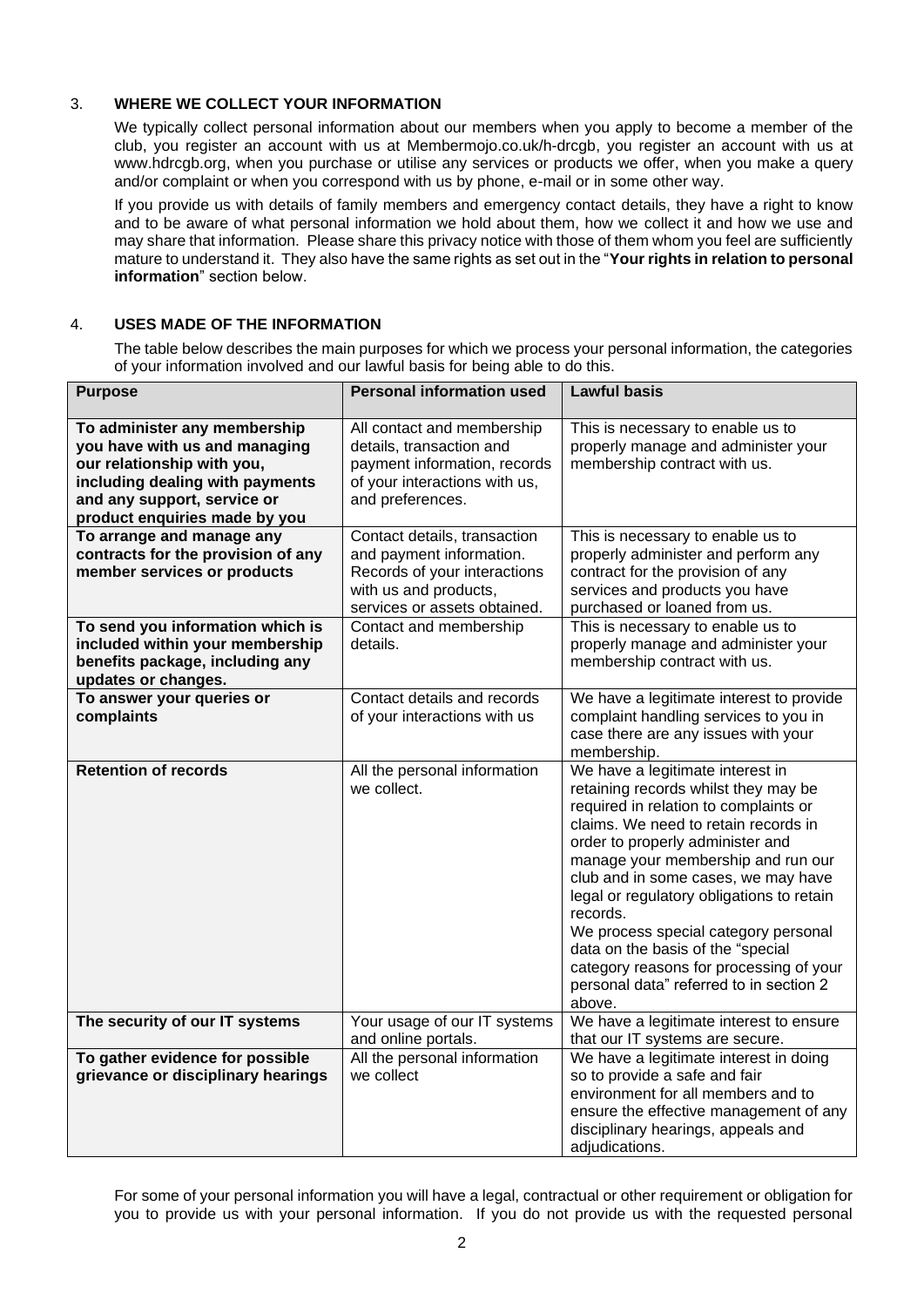information we may not be able to admit you as a member or we may not be able to properly perform our contract with you, comply with legal obligations and we, therefore, may have to terminate your membership. For other personal information you may not be under an obligation to provide it to us, but if you do not provide it then we may not be able to properly perform our contract with you.

Where you have given us your consent to use your personal information in a particular manner, you have the right to withdraw this consent at any time, which you may do by contacting us as described in the "Contacting us" section below.

Please note however that the withdrawal of your consent will not affect any use of the data made before you withdrew your consent and we may still be entitled to hold and process the relevant personal information to the extent that we are entitled to do so on basis other than your consent. Withdrawing consent may also have the same effects as not providing the information in the first place, for example we may no longer be able to provide certain member benefits to you.

## 5. **DIRECT MARKETING**

**Email, post and SMS marketing**: We do not currently use direct marketing, any communications sent by email are part of your membership package. Should we use direct marketing in the future this will only be with your consent.

### 6. **DISCLOSURE OF YOUR PERSONAL INFORMATION**

We share personal information with the following parties:

- o **Any party approved by you.**
- o **Other service providers**: for example, the supplier of our membership cards, the company printing and mailing the Harleyquin magazine, banking and payment processors, the provider hosting our Club Shop and the provider holding records of assets for our Club Tool Loan Scheme.
- o **The Government or our regulators**: where we are required to do so by law or to assist with their investigations or initiatives.
- o **Police, law enforcement and security services**: to assist with the investigation and prevention of crime and the protection of national security.

## 7. **TRANSFERRING YOUR PERSONAL INFORMATION INTERNATIONALLY**

The personal information we collect is not intentionally transferred to and stored in countries outside of the UK and the European Union. However, some of the providers we use do make use of cloud-based services.

#### 8. **HOW LONG DO WE KEEP PERSONAL INFORMATION FOR?**

The duration for which we retain your personal information will differ depending on the type of information and the reason why we collected it from you. However, in some cases personal information may be retained on a long-term basis: for example, personal information that we need to retain for legal purposes will normally be retained in accordance with usual commercial practice and regulatory requirements. Generally, where there is no legal requirement, we retain all physical and electronic records for a period of 2 years after the expiry of your membership or your last contact with us.

It is important to ensure that the personal information we hold about you is accurate and up-to-date, and you should let us know if anything changes - for example if you change your address, phone number or, particularly, your email address. You can review and update the personal information we hold about you through your account at Membermojo.co.uk/h-drcgb at any time and this should be your first port of call. Alternatively, you can contact us by using the details set out in the "**Contacting us**" section below.

# 9. **YOUR RIGHTS IN RELATION TO PERSONAL INFORMATION**

You have the following rights in relation to your personal information:

- o the **right to be informed** about how your personal information is being used;
- o the **right to access** the personal information we hold about you;
- o the **right to the rectification** of inaccurate personal information we hold about you;
- o the **right to the erasure** of your personal information in certain limited circumstances;
- o the **right to restrict processing** of your personal information where certain requirements are met;
- o the **right to object** to the processing of your personal information;
- o the **right to data portability** should you require the transfer of your data either to you or another service provider; and